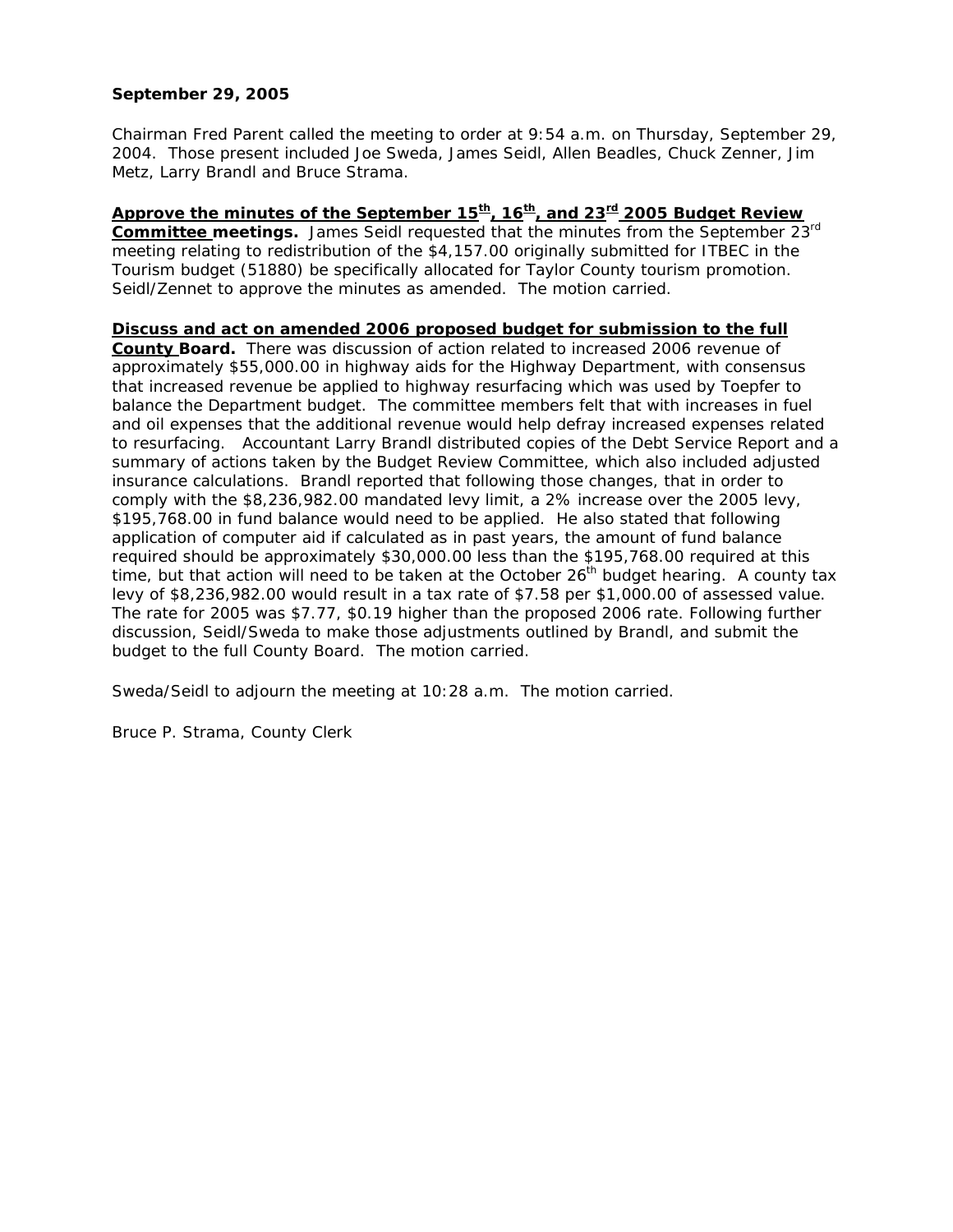## **September 23, 2005**

Chairman Fred Parent called the meeting to order on Friday, September 23, 2005 at 9:01 a.m. Committee members Joe Sweda, James Seidl and Chuck Zenner were present along with Jim Metz, Bruce Strama and Brian Wilson (The Star News). Allen Beadles had an excused absence.

**Child Support (55400).** Seidl/Zenner to approve Child Support revenue and expenditure budgets as submitted. The motion carried.

**Medical Examiner (51270).** Seidl/Sweda to approve the budget with amendments of a reduction of \$300.00 in line #5391 submitted at \$600.00 to total \$300.00, and a reduction of \$200 in line #5813 submitted at \$400.00 to total \$200.00. The motion carried.

**Ambulance (52450).** Sweda/Seidl to approve the budget as submitted. The motion carried.

**Consulting Services (51120).** Seidl/Zenner to approve the budget as submitted. The motion carried.

**County Sales Tax Revenue (41200).** Zenner/Seidl to approve the budget as submitted. The motion carried.

**Health Department (54110).** Zenner/Seidl to approve the Health Department budgets as submitted including revenue account (45000.4561). The motion carried.

**Highway Department Budget (701-53000).** Following review of the proposed budget, Sweda/Sweda to approve the budget as presented. The motion carried.

**Information Services (51440).** Seidl/Sweda to approve the budget as submitted. The motion carried.

**Human Services.** Following review of the proposed budget with Sue Hady, Seidl/Sweda to approve the budget as submitted. The motion carried.

Following direction of Chairman Parent, the meeting was recessed at 11:42 a.m., and reconvened at 1:00 p.m. with committee members Sweda, Seidl and Zenner present along with Jim Metz, Jack Kay, Bruce Daniels and Bruce Strama. Brian Wilson arrived at 1:04 p.m.

**Sheriff's Administration (52110)**. Following review of revenue and expenditure budgets, Seidl/Zenner to increase revenue budget (45000-4525) submitted at \$150,000.00 by \$75,000.00 to \$225,000.00 and decrease expenditure budget (62110-5811) submitted at \$106,900.00 by \$25,000.00 to \$81,900.00. The motion carried. Sweda/Seidl to approve the Sheriff's Department budget as amended. The motion carried.

**Economic Development (51890).** Representatives from Gilman, Rib Lake and Medford, Economic Development Foundations including Jim Whelan, Galen Scharer, Sue Emmerich, Chip Courtney and Jeff Hemer were in attendance. A request for \$10,000 from each of the three development foundations had been received and distributed to Budget Review Committee members prior to the meeting. Following discussion, Zenner/Sweda to approve allocating \$5,000 to each of the three development foundations for a total budgeted amount of \$15,000. The motion carried.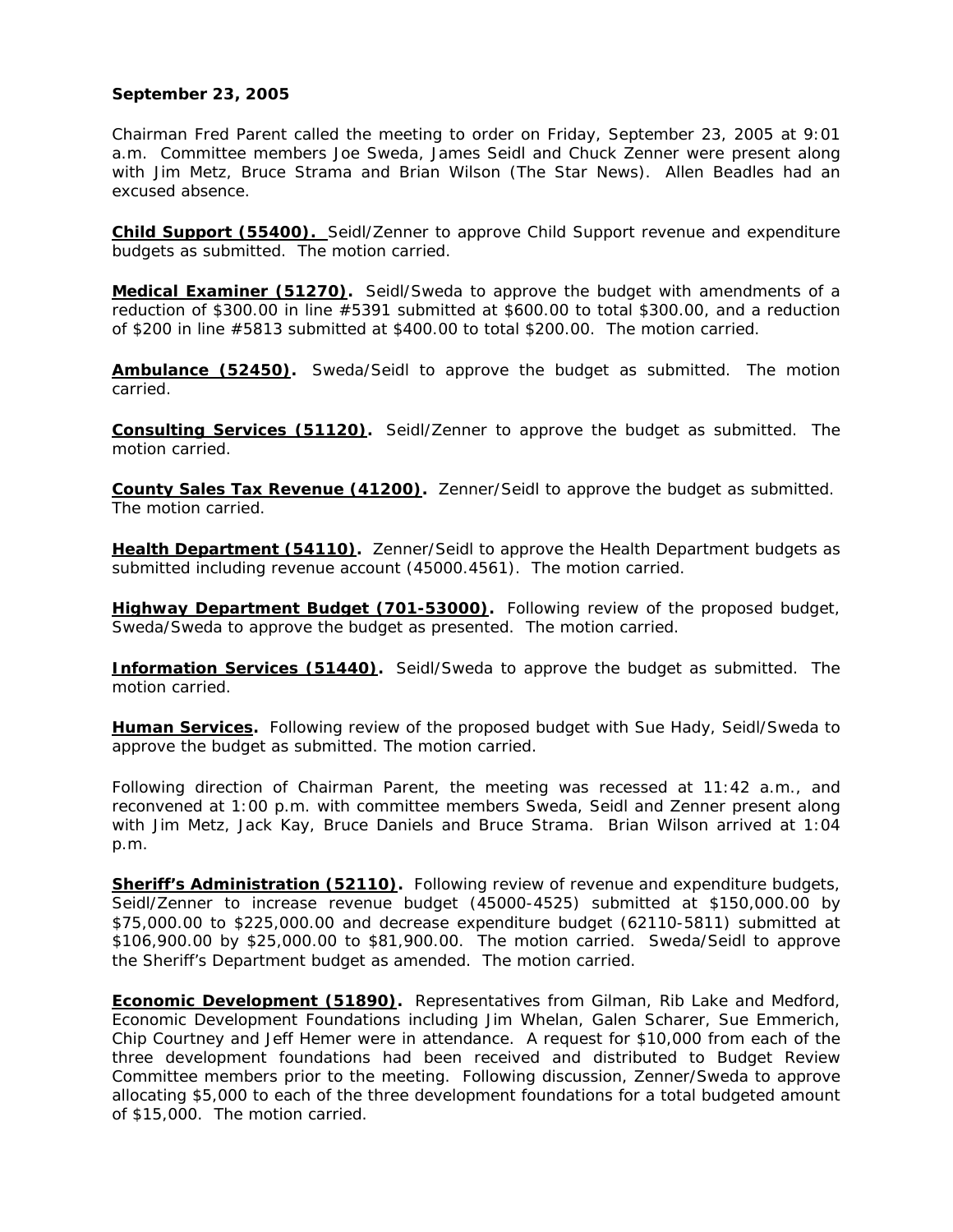**Tourism (51880).** There was extended discussion concerning the Tourism budget. Lester Lewis, having arrived for discussion of the budget, voiced his concern over expenditures related to tourism in several areas of the proposed budget. Following discussion Seidl/Zenner to remove \$4,157.00 submitted in line #5394 for ITBEC Project Support, allowing the Tourism Committee to utilize that same amount, \$4,157.00 for other tourism related activities excluding ITBEC. The motion carried. Seidl/Zenner to approve the Tourism budget as amended. The motion carried.

Sweda/Zenner to adjourn the meeting at 2:26 p.m. The motion carried.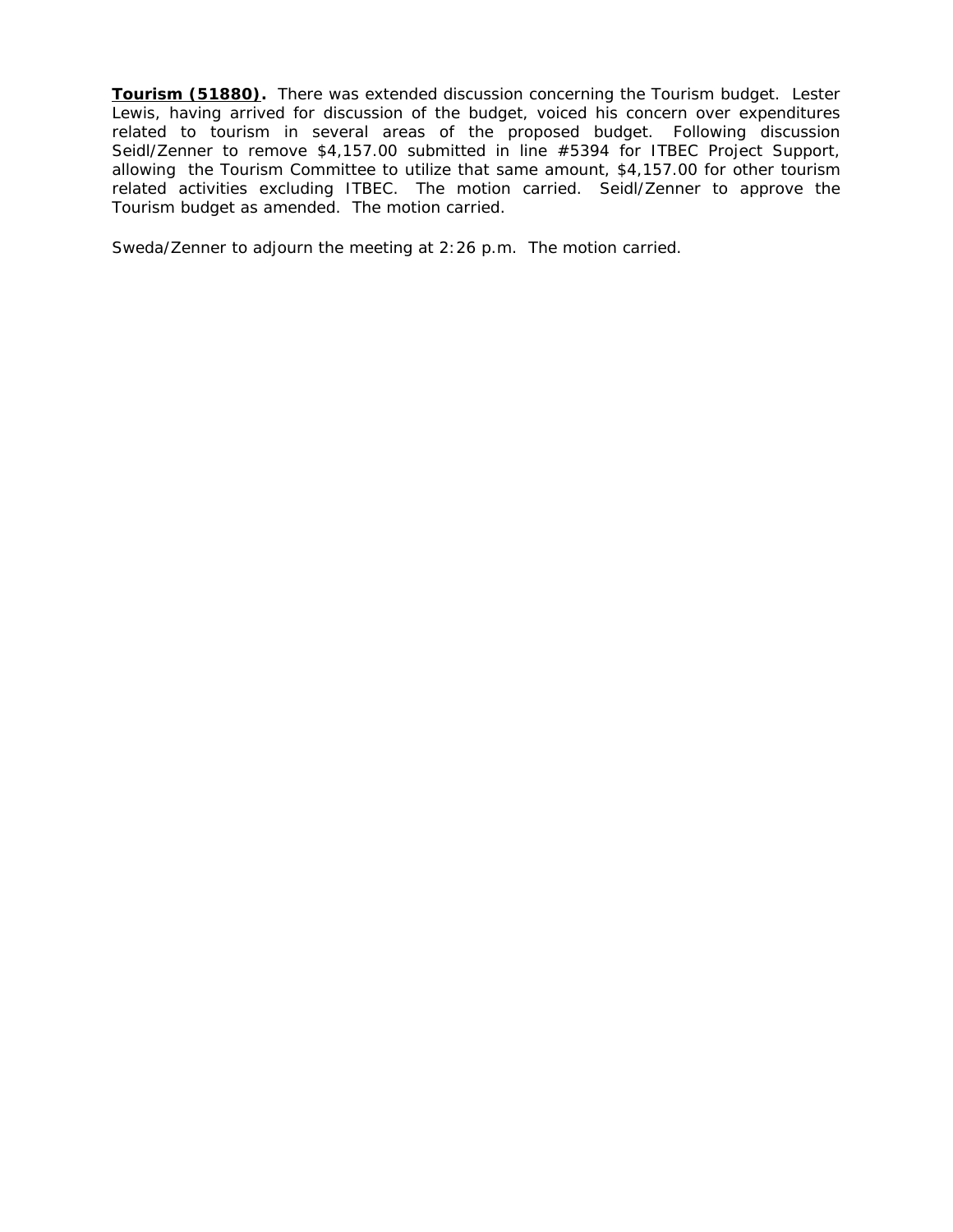## **September 16, 2005**

Chairman Fred Parent called the meeting to order on Friday, September 16, 2005 at 9:30 a.m. Committee members Joe Sweda, James Seidl and Chuck Zenner were present along with Jim Metz, Bruce Strama and Brian Wilson (The Star News). Allen Beadles had an excused absence.

**Real Property Lister (51540).** Sweda/Seidl to approve the budget as submitted. The motion carried.

**Treasurer (51560) and Tax Deed Expense (51910) - revenue accounts (101.41100) and (101.48000-4811).** Zenner/Sweda to approve the Treasurer's budgets as submitted. The motion carried.

**Building Grounds & Maintenance budgets.** Sweda/Seidl to approve the budgets as submitted. The motion carried.

**Veterans Service Commission (55500) & Veterans Service Office (55510).**  Seidl/Sweda to approve the two budgets as presented. The motion carried. Dave Thomas and Seidl noted that only the amount needed to replenish the Veterans Service Commission for annual expenses with a maximum of the \$5,000.00 budgeted would be used.

**Corporation Counsel/Family Court Commissioner (51220).** Sweda/Seidl to approve the budget as submitted. The motion carried.

**Airport (53610).** Seidl/Zenner to amend the revenue budget to include a line for state entitlement funding received for runway maintenance and to place \$15,000.00 in that line which will be reimbursement for crack filling on the runway. The motion carried. Sweda/Zenner to approve the remainder of the Airport budget as submitted. The motion carried.

**Historical Society & Museum (56120) and Historical Building Outlay (65130).**  Sweda/Zenner to approve the Historical Society & Museum budget, with a Sweda/Seidl motion to approve the Building Outlay budget. The motions carried.

**Library (56110) and (56130).** Sweda/Zenner to approve the Library budgets as submitted. The motion carried.

**County Board (51110), Contracted Attorney Services (51230), Human Resources Department (51430), Central Duplicating (51450), HRA Administration (51460), County Vehicle (51470), Office Administrator (51510), Property & Liability (51960), County Vehicle Outlay (62110), Purchasing (111.51550) and Auto Collision & Upset (702.51960).** Seidl/Zenner to approve all of the budgets submitted by Marie Koerner as submitted. The motion carried.

The meeting was recessed under direction of chairman Parent at 12:02 p.m., and reconvened at 1:28 p.m. with committee members Sweda, Seidl and Zenner present along with Jim Metz, Patricia Smith, Bruce Strama and Brian Wilson.

**Circuit Court (51210).** The committee directed that revenue account #45000-4514 be increased by \$5,000.00 to total \$40,000.00, and that line #5250 in the Circuit Court expense budget be increased by \$5,000.00 to total \$5,000.00. Seidl/Sweda to approve the Circuit Court budget as amended. The motion carried.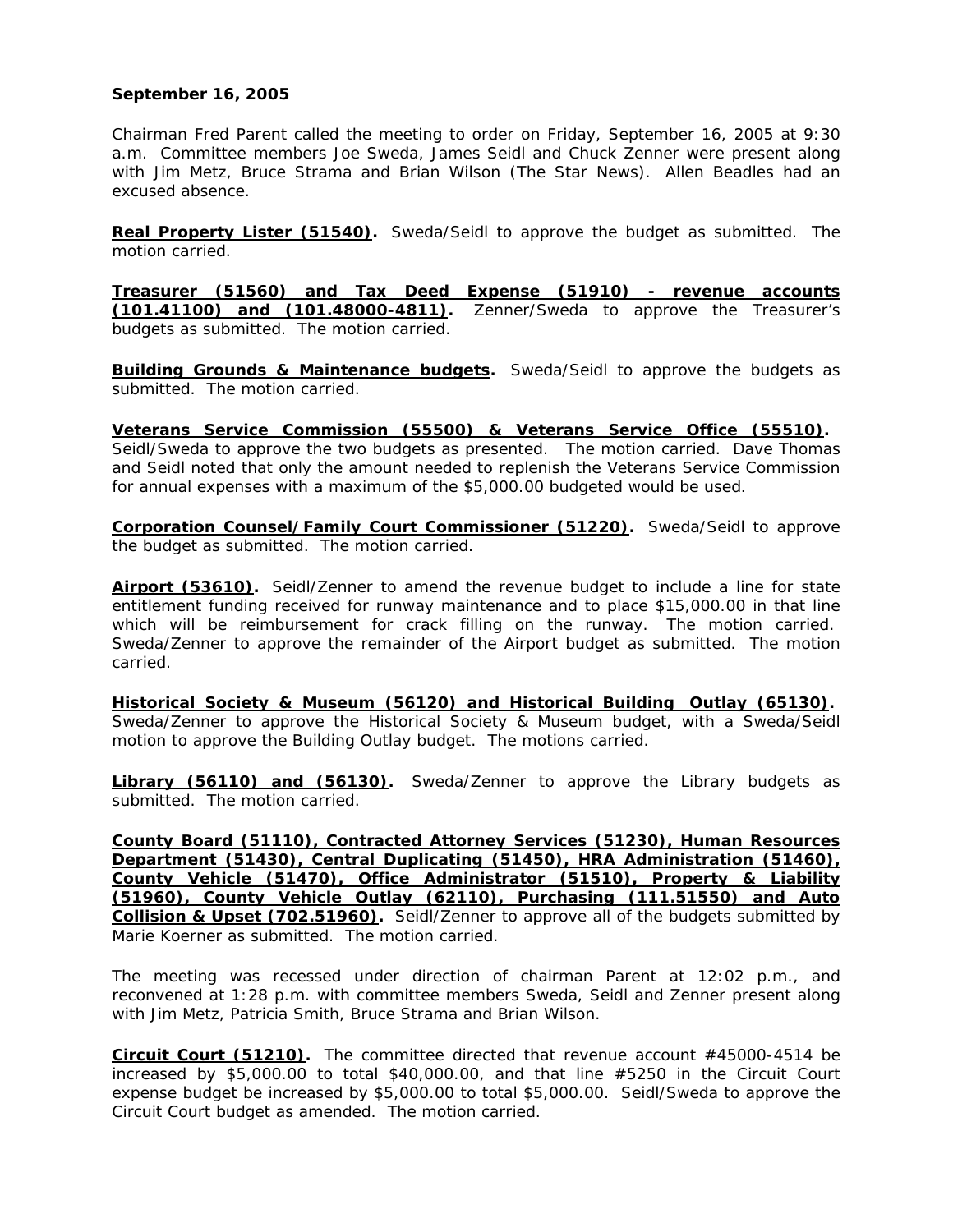Sweda departed at 2:03 p.m.

**10:55 a.m. U.W. Extension (56710)-Family Living (56720)-Resource Agent (56730)-4-H Agent (56740)-Agricultural Agent (56750).** Seidl/Zenner to approve the Extension budgets as submitted. The motion carried.

Seidl/Zenner to adjourn the meeting at 2:17 p.m. The motion carried.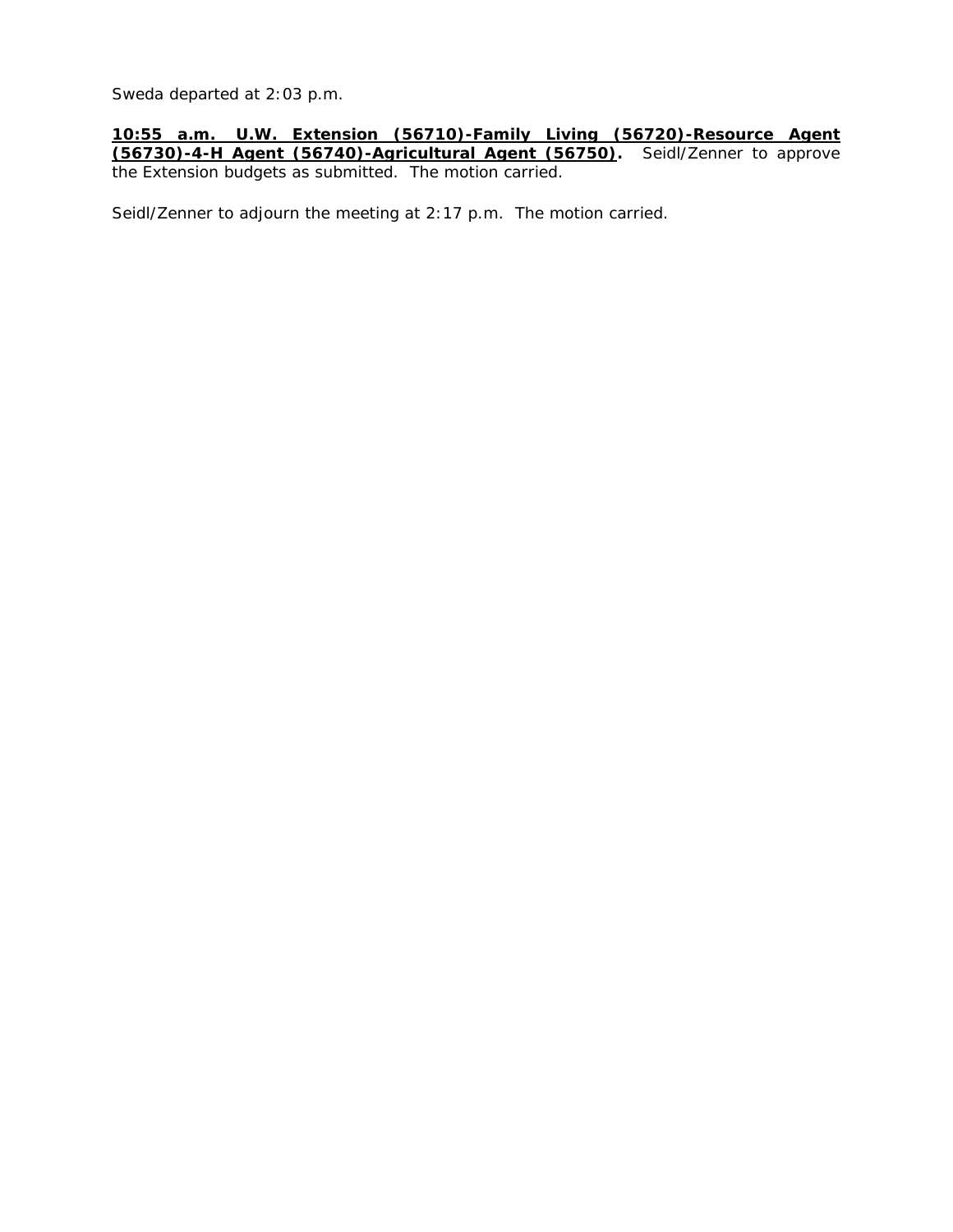## **September 15, 2005**

Chairman Fred Parent called the meeting to order at 10:30 a.m. Committee members Joe Sweda, James Seidl and Chuck Zenner were present along with Jim Metz, Bruce Strama and Brian Wilson (The Star News). Allen Beadles had an excused absence.

**10:32 a.m. General Accounting (51570).** Conference & Meeting Expense Line #5325 lowered from \$800.00 to \$400.00: line #5327 lowered from \$500.00 to \$300.00; line #5339 lowered from \$500.00 to \$300.00. Zenner/Seidl to approve the budget as amended, deleting the three lines netted a total of \$800.00. The motion carried.

**Payroll Accounting (51590).** Lower line #5325 submitted at \$500.00 by \$300.00 to total \$200.00. Sweda/Seidl to approve the budget as amended. The motion carried.

**County Clerk (51410).** Seidl/Sweda to approve as submitted. The motion carried

**Elections (51420).** Sweda/Zenner to approve as submitted. The motion carried.

**11:00 a.m. Register of Deeds.** Increase revenue account #45000-4513 submitted at \$50,000.00 by \$5,000.00 to \$55,000.00; increase revenue account #45000-4551 submitted at \$3,000.00 by \$1,000.00 to \$4,000.00. Seidl/Sweda to approve the Register of Deeds budget as amended with a total increase in revenue of \$6,000.00 as submitted. The motion carried.

**Northwest Regional Planning (51810)-Sundry Unclassified (51990)-Indianhead Community Action Agency (56930) & Contingency Fund (69990).** Sweda/Zenner to approve NWRP, with Sweda/Seidl to approve the final four accounts, all as submitted. The motion carried.

**Zoning, Recycycling & Solid Waste.** Increase revenue account #45000-4557 submitted at \$1,000.00 by 1,500.00 to \$2,500.00 and increase account # 43000-4322 submitted at \$11,000.00 by \$4,000.00 to \$15,000.00. Sweda/Zenner to approve those two accounts as amended and the remainder of revenue and expenditure accounts as submitted. Expenditure accounts included (51830), (51840), (51850), (52470), (54810), (534830), (54850), (54860), (54870), and 402.53810. The motion carried.

At 12:08 p.m. Committee Chair Parent directed the committee recess until 1:00 p.m. The meeting reconvened at 1:00 p.m., with committee members Parent, Sweda, Seidl and Zenner present along with Metz, Strama and Wilson.

**Housing Authority (101.65190).** Zenner/Sweda to approve the budget as submitted. The motion carried.

**Surveyor (51720) and Land Information (51700)**. Seidl/Sweda to approve the Surveyor Department budget, and a Zenner/Sweda motion to approve the Land Information Budget. The motions carried.

**Independent Auditing (112.51580) and Fire Suppression (113.52220).**  Seidl/Zenner to approve both budgets as submitted. The motion carried.

**Forestry and Recreation Department.** Zenner/Seidl to approve accounts (51870), (56210), (56440), (56460), (57100), (57110), (57120), (57140) and (57150) as submitted. The motion carried.